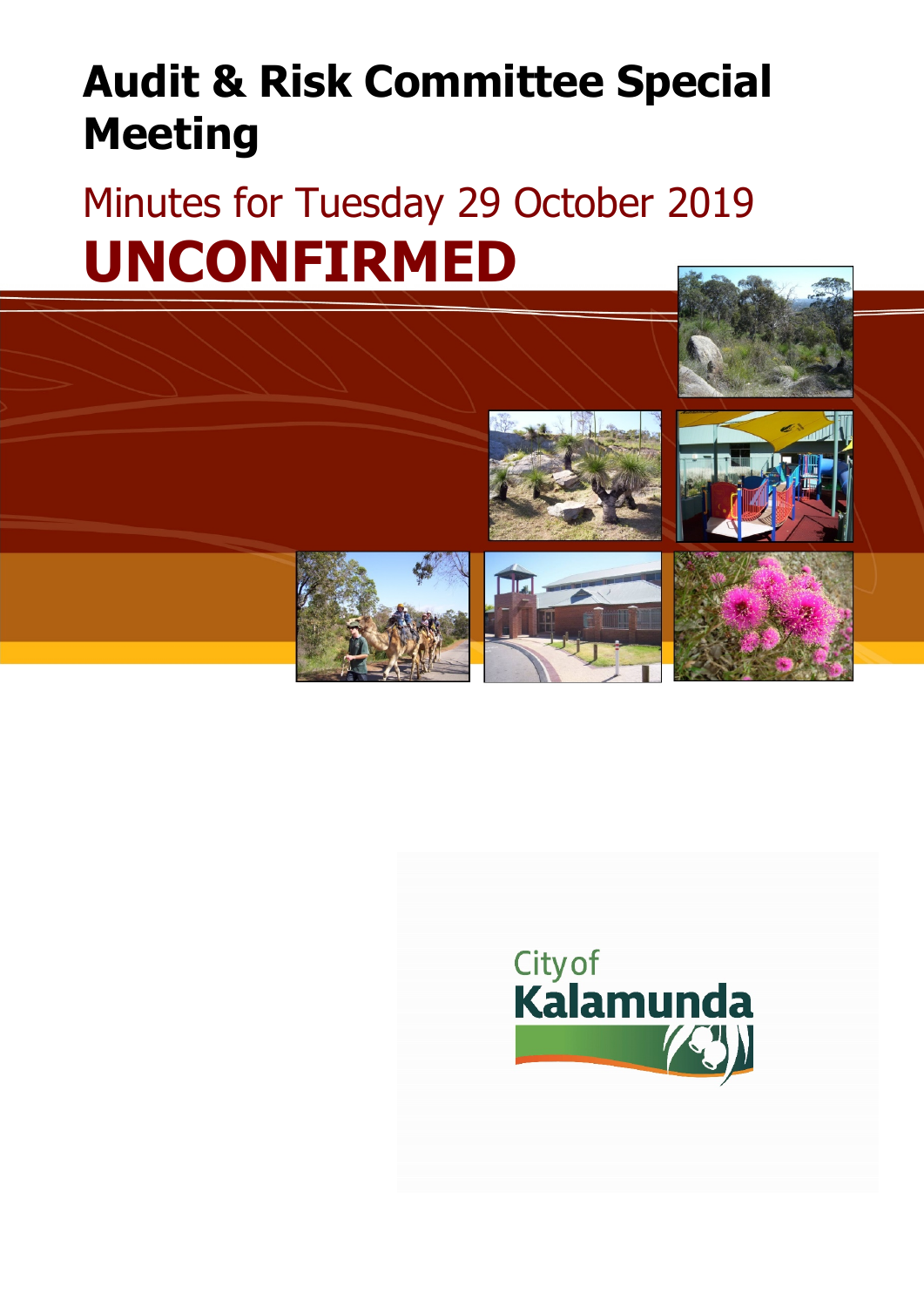## **INDEX**

| 2. Attendance, Apologies and Leave of Absence Previously Approved 3 |  |
|---------------------------------------------------------------------|--|
|                                                                     |  |
|                                                                     |  |
|                                                                     |  |
|                                                                     |  |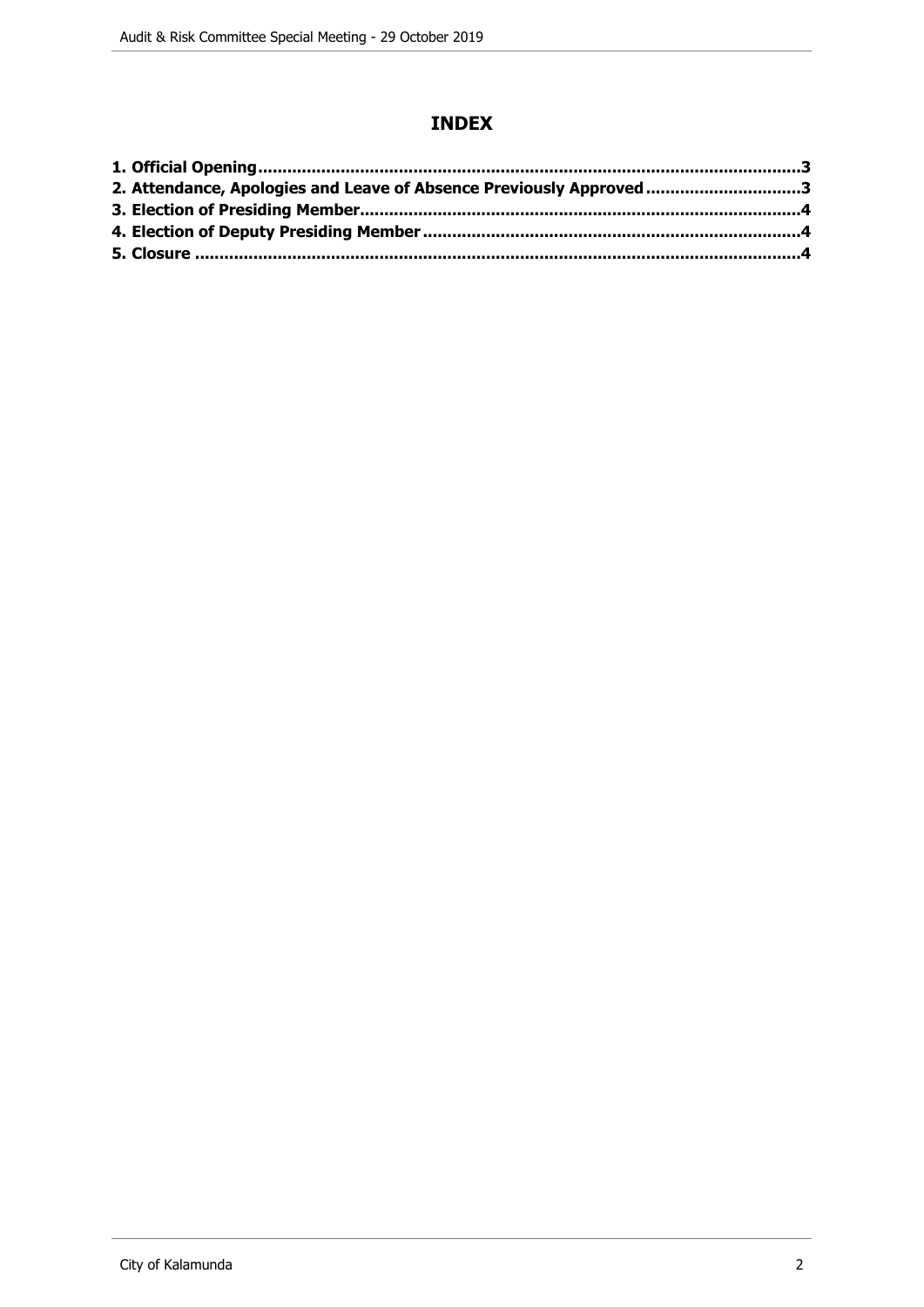#### <span id="page-2-0"></span>**1. Official Opening**

The Chief Executive Officer presided and opened the meeting at 6:38 pm.

#### <span id="page-2-1"></span>**2. Attendance, Apologies and Leave of Absence Previously Approved**

**Councillors South East Ward**  John Giardina Janelle Sewell Geoff Stallard **South West Ward** Lesley Boyd Mary Cannon Brooke O'Donnell **North West Ward** Sue Bilich Lisa Cooper Dylan O'Connor **North Ward**

Cameron Blair Kathy Ritchie Margaret Thomas JP (Mayor)

#### **Members of Staff**

**Chief Executive Officer** Rhonda Hardy **Executive Team** Gary Ticehurst - Director Corporate Services Brett Jackson - Director Asset Services Peter Varelis - Director Development Services **Management Team** Nicole O'Neill - Manager Customer & Public Relations **Administration Support** Darrell Forrest - Governance Advisor

Donna McPherson - Executive Assistant to the CEO Sarah Griffiths - Council Support Officer

#### **Members of the Public** 6

**Members of the Press** Nil.

## **Apologies**

Simon Di Rosso - General Counsel & Executive Advisor

#### **Leave of Absence Previously Approved**